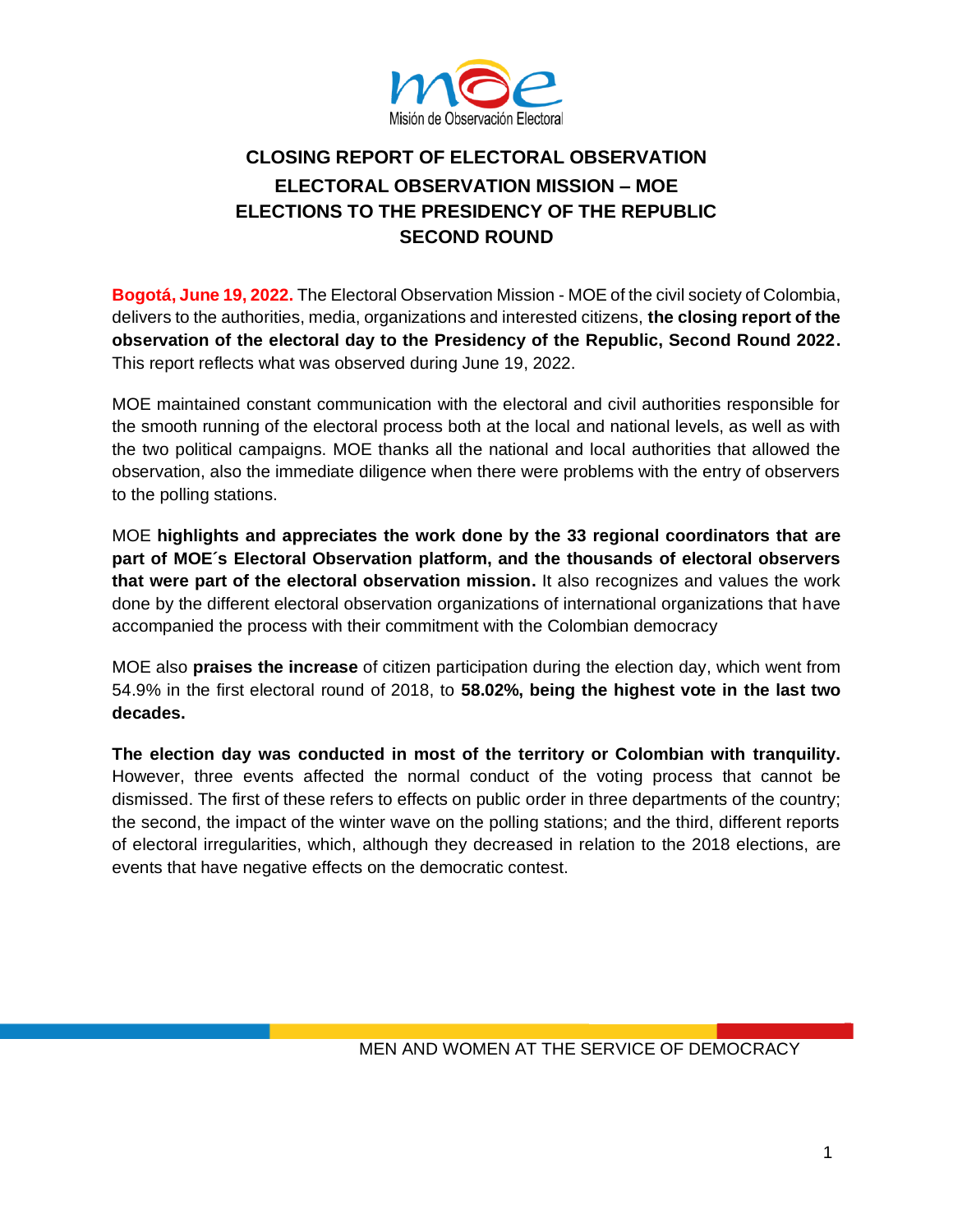

**The Electoral Observation Mission congratulates the President elected Gustavo Petro Urrego and Vice President Francia Márquez Mina. It also recognizes the democratic spirit of the candidate Rodolfo Hernández Suárez and the candidate for Vice President Marelen Castillo Torres, by recognizing the result of the pre-count process.**

# **1. ELECTORAL OBSERVATION**

The Electoral Observation Mission deployed a national and international observation team of more than **2,000 people, located in 31 departments of Colombia, in one in each three municipalities, as well as in 39 consulates in 24 countries, which corresponds** to the about 75% of the electoral potential. Close to the end of the voting process, the following information was collected during the day:

- In 66% of the voting stations observed, it was identified that biometric machines for voter identification were not installed at the entrance. In 42% of the positions in which they did have biometric identification, it was observed that not all people went through this process, as previously observed in the first presidential round.
- At the time of the closing of the polls, the presence of electoral witnesses was identified in 89% of the polling stations observed, while at the opening it was 69%. In all cases they remained at the polling stations throughout the vote count.
- Before proceeding to the opening of the ballot box, 78% of the polling stations observed read aloud the total number of voters at the polling station, that is, the number of people registered in the E-11 form.
- In 17% of the tables observed, it was necessary to perform the table leveling procedure.
- In **98% of the polling stations observed, it could be seen that the total votes written in the counting records were correct.**
- In **88%** of the tables observed, **the E-14 forms did not present cross-outs or amendments.**
- No appeals or reclamations were presented for recounting votes by electoral witnesses in 85% of the polling stations observed.
- In 96% of the polling stations observed, there was a perception that the voting jurors knew the procedure for counting the votes.

# **2. ELECTORAL IRREGULARITIES**

The Electoral Observation Mission – MOE has made available to citizens the [www.pilasconelvoto.com](http://www.pilasconelvoto.com/) platform and the WhatsApp line 315 266 19 69 to report any type of irregularity or electoral crime.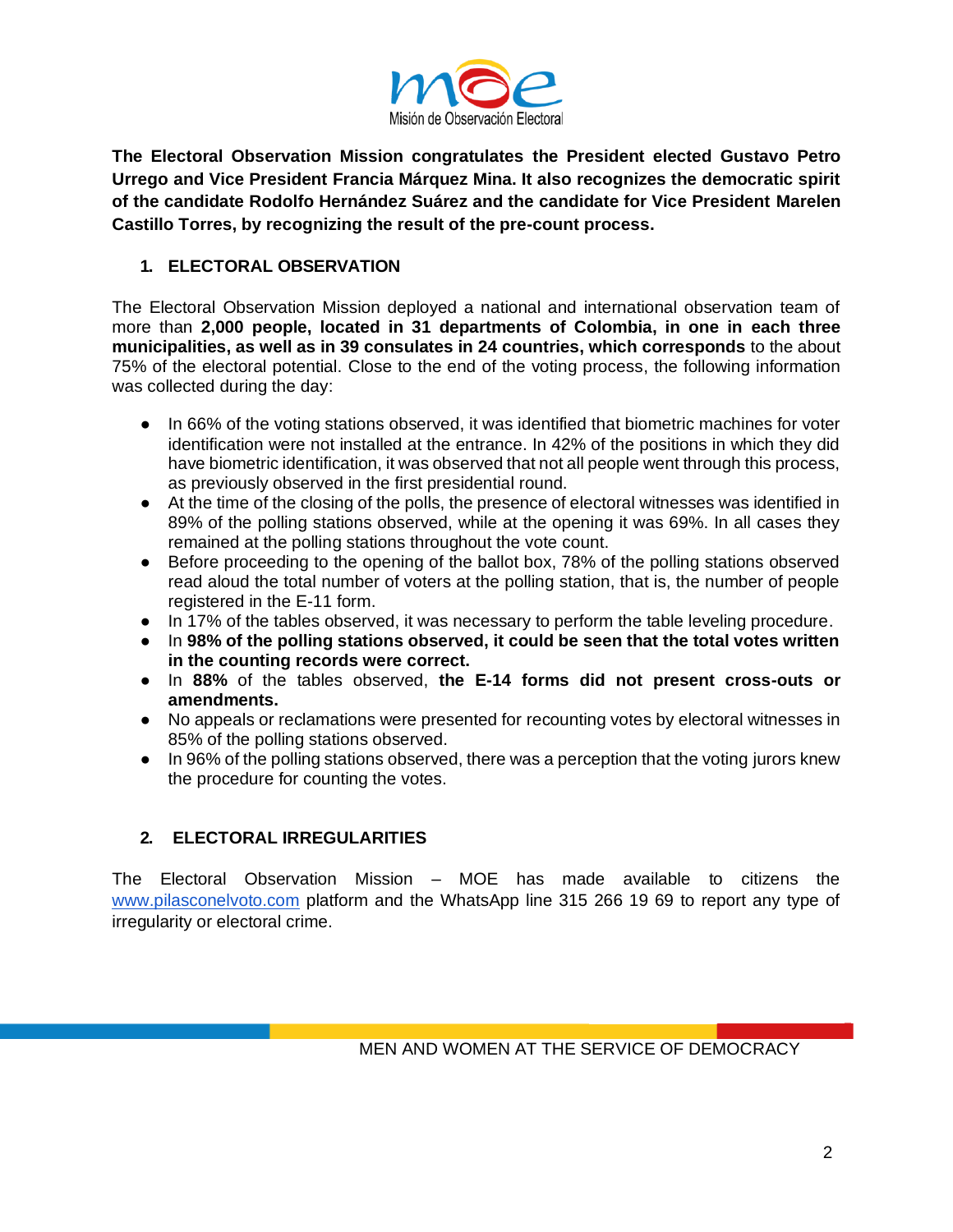

Through these channels, **MOE received between 12:01 am on June 18 and 6:00 pm on June 19, a total of 393 reports** on irregularities and electoral crimes in 102 municipalities that correspond to 27 departments and Bogotá. The ones that presented the highest reports were Antioquia (62 reports), Valle del Cauca (40 reports), Atlántico (29 reports), Risaralda (15 reports) and Bogotá (92 reports). The information reported by citizens highlights:

### **● Problems with electoral material**

At the beginning of the election day, **59** citizen reports were presented on **problems with the printing of election cards.** According to the information reported by the citizens, **in some electoral cards dots or stripes were observed in the blank ballot box which generated confusion about the impact that this could have on the process of counting votes and the determination of their validity or nullity.** These events were reported in 21 municipalities that correspond to 13 departments and Bogotá. The territories with the highest reports were Valle del Cauca (18 reports), Risaralda (6 reports), Antioquia (5 reports) and Bogotá (8 reports).

This same situation was reported by the regional coordinators of MOE´s platform: MOE - Magdalena Medio (municipalities of Cantagallo, Bolívar and Barrancabermeja, Santander), MOE - Valle del Cauca (Cali), MOE - Santander (Bucaramanga), MOE - Risaralda, MOE - Cesar, MOE - Antioquia, MOE - Quindío (Armenia), MOE - Nariño and Comuneros (San Gil).

**● Effects on the freedom to vote**

MOE received **99 reports related to the violation of the freedom to vote.** Of these, **buying votes is the main irregularity with 32 reports,** most of which came from Bogotá, Cartagena, Barranquilla and Medellín. On this issue, citizens reported the delivery of money, food, and the mobilization of people to the polling stations.

Another of the reported behaviors**, with 36 reports,** was the **constraint on the voter, that is, pressures or threats that are exerted against the voters.** As mentioned in the first observation report of these elections, the pressures and threats occurred in the workplace, most of which were directed by private companies in which their employees were forced and/or invited to vote for a certain campaign. This situation was recorded in the following departments: Antioquia, Valle del Cauca, Sucre, Cesar and in the capital of the country.

# **3. DIFFERENTIAL APPROACHES**

### **Transgender voters Protocol Observation:**

MOE in collaboration with Caribe Afirmativo and the GAAT (Action and Support Group for Transgender people), deployed 39 people with trans life experience in **9 departments including the city of Bogotá and a consulate (Montreal, Canada),** to monitor the implementation of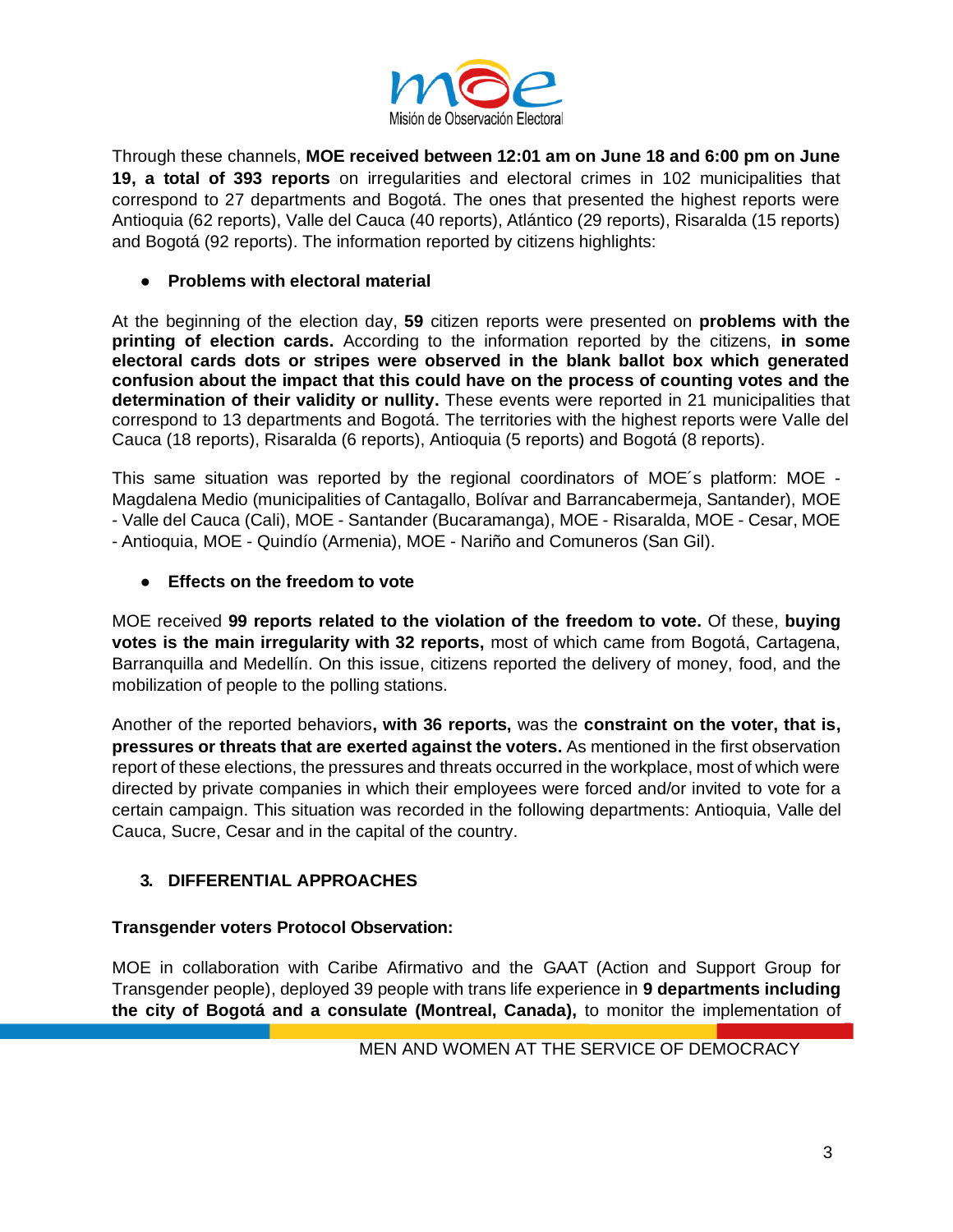

National Electoral Council Resolution 3480 of 2020, known as the Trans Voting Protocol. This observation consisted of two forms, the first measuring the experience of the observer exercising their right to vote, while the second form monitors the exercise of the right to vote by other transgender voters and the knowledge of the authorities about the Protocol.

Among the results of this observation process, it was found that:

- All transgender observers were allowed into the polling stations. However, **in Bogotá, a case was reported in which the observer was not allowed to choose the entry line to vote (that are divided by gender); the jurors did not address the observer by their surnames, nor correct pronouns.** A case was also reported in Apartadó, Antioquia in which a search was conducted irregularly on a trangender observer.
- There were also **three cases of aggressive responses by officials delegated at the justice committee/ tables.** On the one hand, a case at the justice table of the **El Edén voting station in Bogotá, where a delegate of the Attorney General's Office said that the trans voting protocol should not exist.** On the other hand, a case of the justice table of the **Corferias voting station in Bogotá, where two delegates of the Ombudsman's Office responded aggressively, suggesting that the protocol did not seem important to them.** And, finally, a case at the justice table of the University of the Amazon in Florencia, Caquetá, where the delegate of the Prosecutor's Office was angry for asking him about the trans voting protocol, raising his voice to make the electoral observer feel uncomfortable.
- 72% of the 332 people appointed as voting jurors, as well as 74% of the 177 National Police officers in the observed tables were awareof the measures and actions of the Trans Voting Protocol.
- MOE congratulates the National Civil Registration Office for complying with the inclusion of pedagogical material on the Trans Voting Protocol for most of the polling stations. However, it isnecessary to advance in the placement of this material in a visible place within the polling stations with the rest of the pedagogical material.

### **Population with disabilities:**

With the support of the Action Program for Equality and Social Inclusion – PAIIS of the Universityof the Andes, Best Buddies Colombia, and ASDOWN Colombia, MOE developed an observation exercise with a focus on the rights of people with disability in the cities of Bogotá, Cali, Medellín and the metropolitan area of the Aburrá Valley. This exercise involved **42 observers** and aimed to **identify the obstacles faced by people with disabilities in the exercise of their right to vote,** taking as a starting point the Protocol on the matter implemented by the National Civil Registration Office.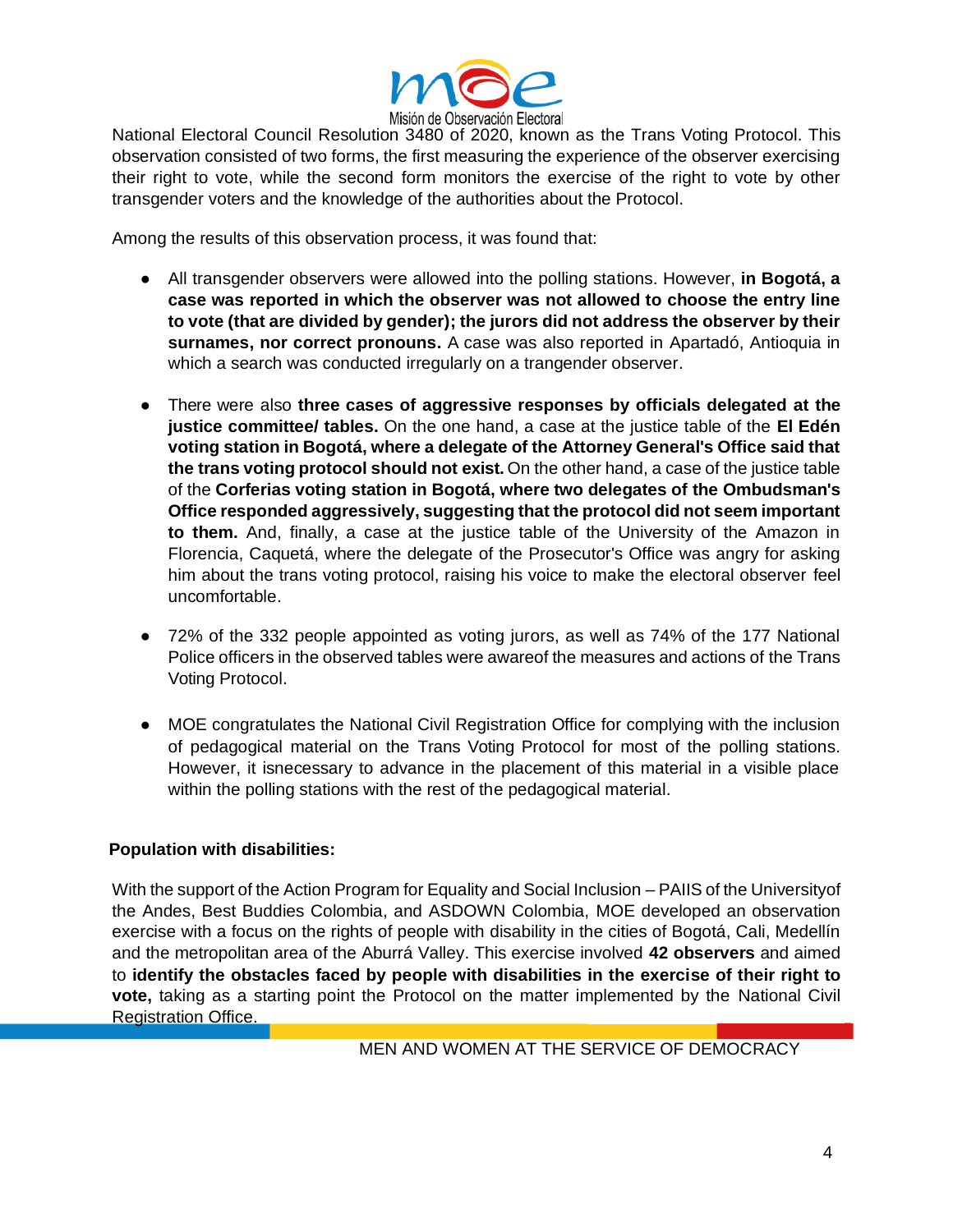

# **4. EFFECTS OF THE ELECTIONS BY WINTER WAVE**

## - **TRANSFERS OF POLLING STATIONS**

As a result of the climatic effects presented in the country during the last days, on election day **10 polling stations were moved in 8 departments.**

### **Election Day (June 19):**

- In the corregimiento of **Báchira in the municipality of Güicán, Boyacá** moved the polling station to the municipal center, due to the rising of the river that affected the original place.
- In the department of **Chocó, the municipality of Tadó,** the Betania polling station was moved due to weather conditions to the Chocantes village.

### **In days before the election:**

- **In Magangué, Bolívar,** the polling station Colegio Comunal Versalles SD Sur was moved to the Buenos Aires school due to problems of environmental pollution.
- **In the municipality of Caucasia, Antioquia,** EI Divino Niño polling station moved to the San José Headquarters. The polling station of the corregimiento Margento was moved to La Capilla Nueva Jerusalem.
- The **El Llanete** polling station, in the municipality of Hispania, Antioquia, was transferred to the I.E. Aura Maria Valencia Headquarters.
- Alfonso López's voting station in **Ayapel, Córdoba** was moved to the public square at the center of the city because of the flooding.
- The voting station of I.E. Policarpa Salavarrieta in **Buenaventura, Valle del Cauca** was transferred to the I.E. República de Venezuela due to deterioration of the infrastructure.
- La Brillantina polling station in **Chimichagua, Cesar** was moved to Pueblito.
- In **San José del Guaviare, Guaviare**, I.E El Edén polling station was transferred to I.E. Agua Bonita.

### DELAYS IN THE OPENING OF STALLS DUE TO WINTER WAVE

#### **16 polling stations in 6 departments delayed in their opening process:**

#### **Tolima**

- **Four polling stations in Chaparral, Tolima** (Corregimiento Vegas de los Padres, Vereda San José de la Hermosas, La Virginia, Santa Bárbara and Puesto Cárcel), due to delay in the arrival of the material and the voting jurors.
- The polling station of Santa Rosa de Tetuán, **in the municipality of San Antonio, Tolima.**
- **●** The Santa Bárbara polling station, **Chaparral,** Tolima, opened at 10:00 a.m.

#### **Bolívar**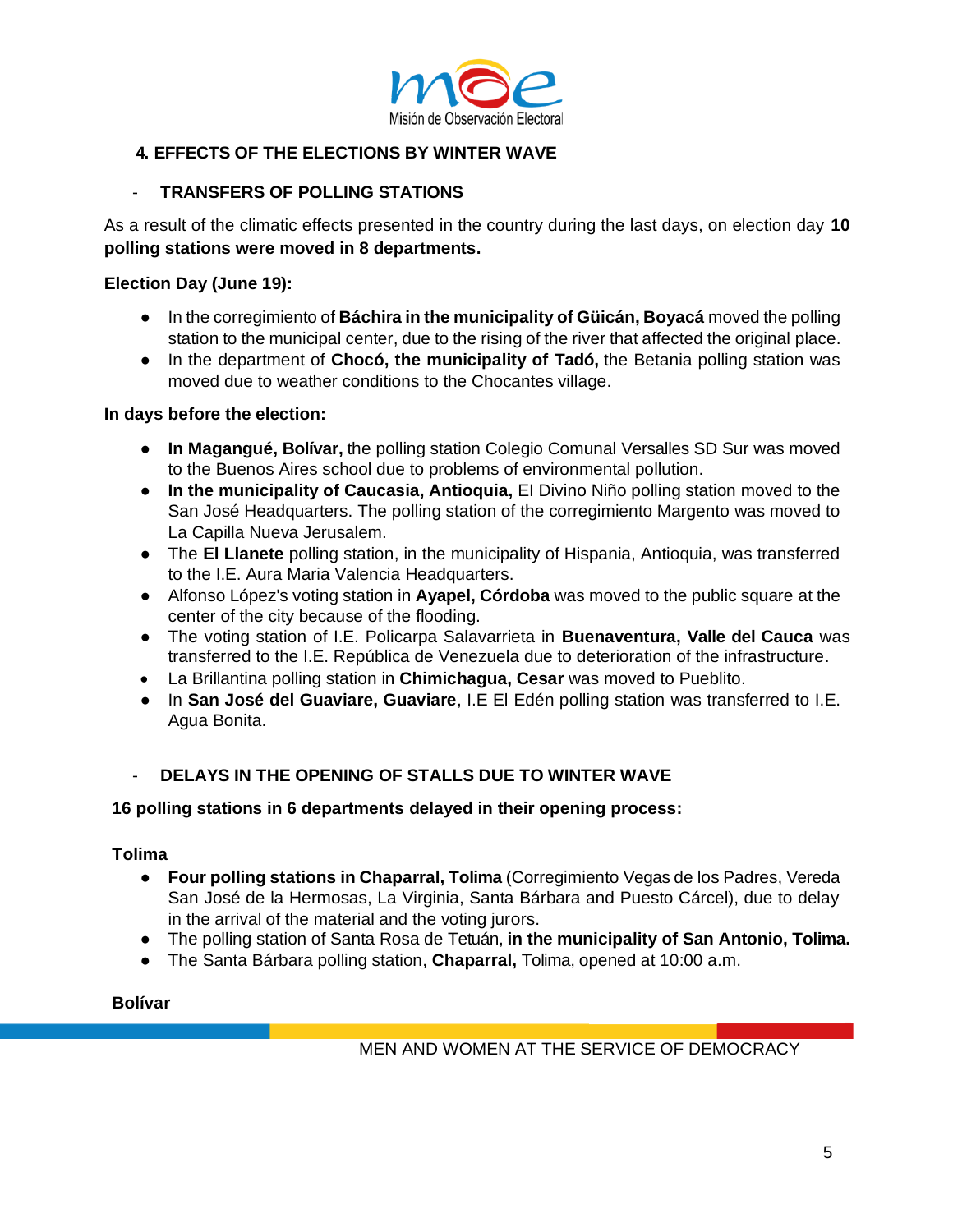

- Polling station of Villanueva, **San Pablo**, because of the delay in the arrival of electoral material.
- The Bodega Central voting station, **in Morales**, had delays in its opening due to heavy rains; the voting process began until 9:30 am.
- The polling station of the corregimiento of San Joaquín, **Simití.** The voting process began around 10:00 a.m.

### **Cauca**

● The Mosoco polling station, in **Paéz**, Cauca, was also delayed in its opening due to the closure of the road due to the landslide that left eight people dead. The voting process began around 9:50 a.m.

#### **Meta**

● The Nueva Colombia polling station in **Vistahermosa,** Meta, had delays in the arrival of electoral material due to the winter wave, opening two hours later.

### **Antioquia**

- The polling station of the Corregimiento de Liberia, **Anorí**. Voting day began around 8:45 a.m.
- The polling station Corregimiento Güintar, **Anzá.**
- The voting station La Gulunga, **Salgar**. The voting day began around 8:30 am.
- The polling station el Pato, **Zaragoza** that opened around 9:15 a.m.

### **Cundinamarca**

● At the Valparaíso polling station in **Pulí,** Cundinamarca, the arrival of the electoral material was delayed due to the poor state of the roads due to the winter wave.

### **5. EVENTS OF PUBLIC SECURITY**

MOE regrets the following incidents reported during the day:

- The murder of Ersaín de Jesús Ramírez Ospina, a human rights defender in the municipality of Patía - El Bordo, Cauca. This person had participated in the *Pacto Histórico* campaign.
- The murder of electoral witness Roberto Carlos Rivas linked to the *Pacto Historico* campaign in Guapi, Cauca.
- The murder of professional soldier Eric Enrique Estrada López in the municipality of San Vicente del Caguán, Caquetá.
- The detonation of an improvised explosive device in Tibú, Norte de Santander, near the Vetas de Oriente polling station, injured three soldiers.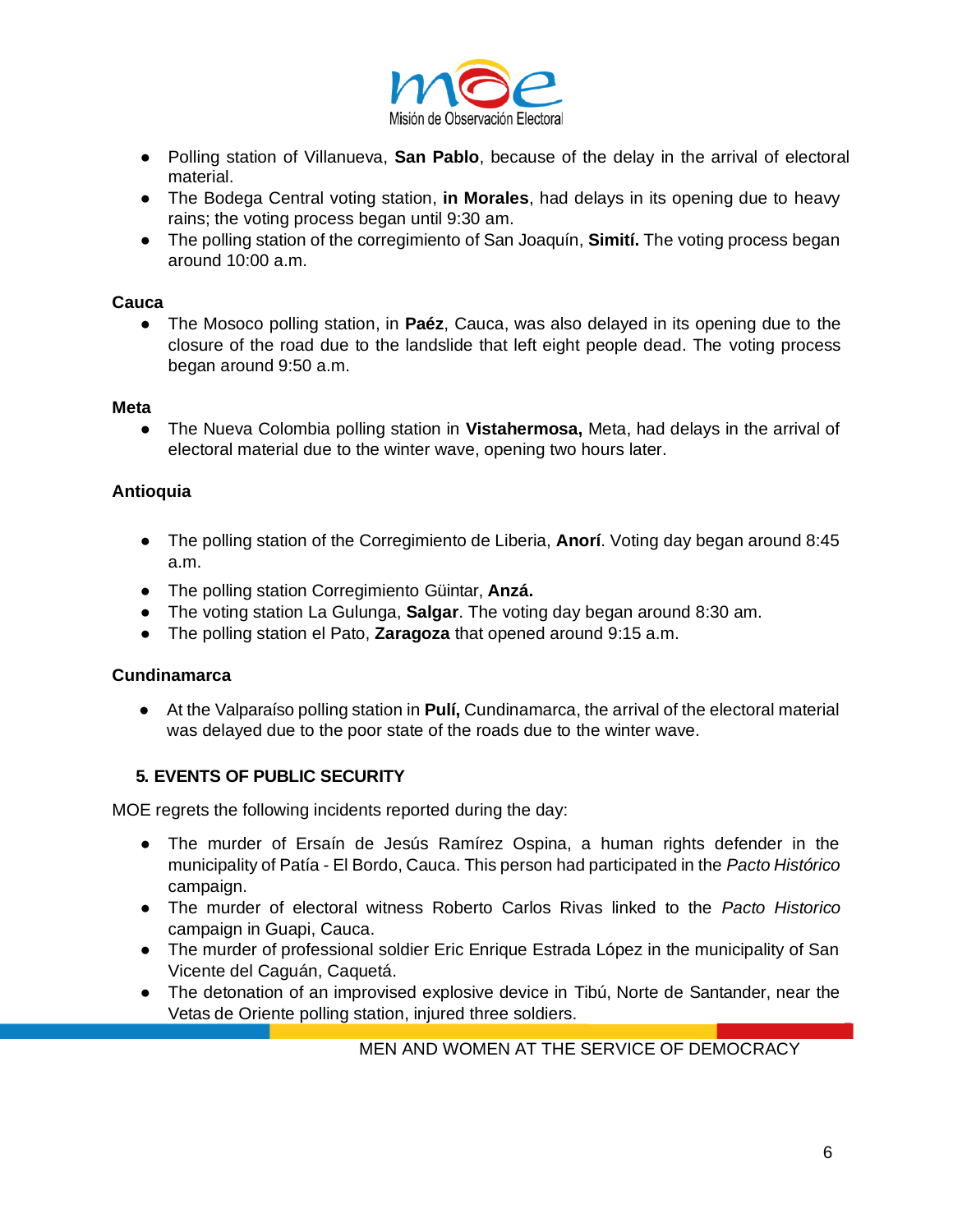

# **6. RESULTS OF THE PRE-COUNT PRESIDENCY OF THE REPUBLIC (bulletin 16 with 99.54% of the tables)**

With an advance of the pre-count of the second Round of the presidential electionsof 99.54%, with a total of 22,600,877 votes, there is an **increase in participation compared to 2018, as it went from 54.9% to 58%.** Highlighting the case of the departments of Casanare, Cundinamarca, Santander, Boyacá, and Bogotá D.C. where participation exceeded 65%.

Similarly, it is noteworthy that the departments of Cauca (64.5%) and Nariño (62.7%), increased their participation by more than 10 percentage points compared to the second round of the presidential elections of 2018. In detail, the participation by department can be seen in the following table:

### **Board. Voter turnout by department:**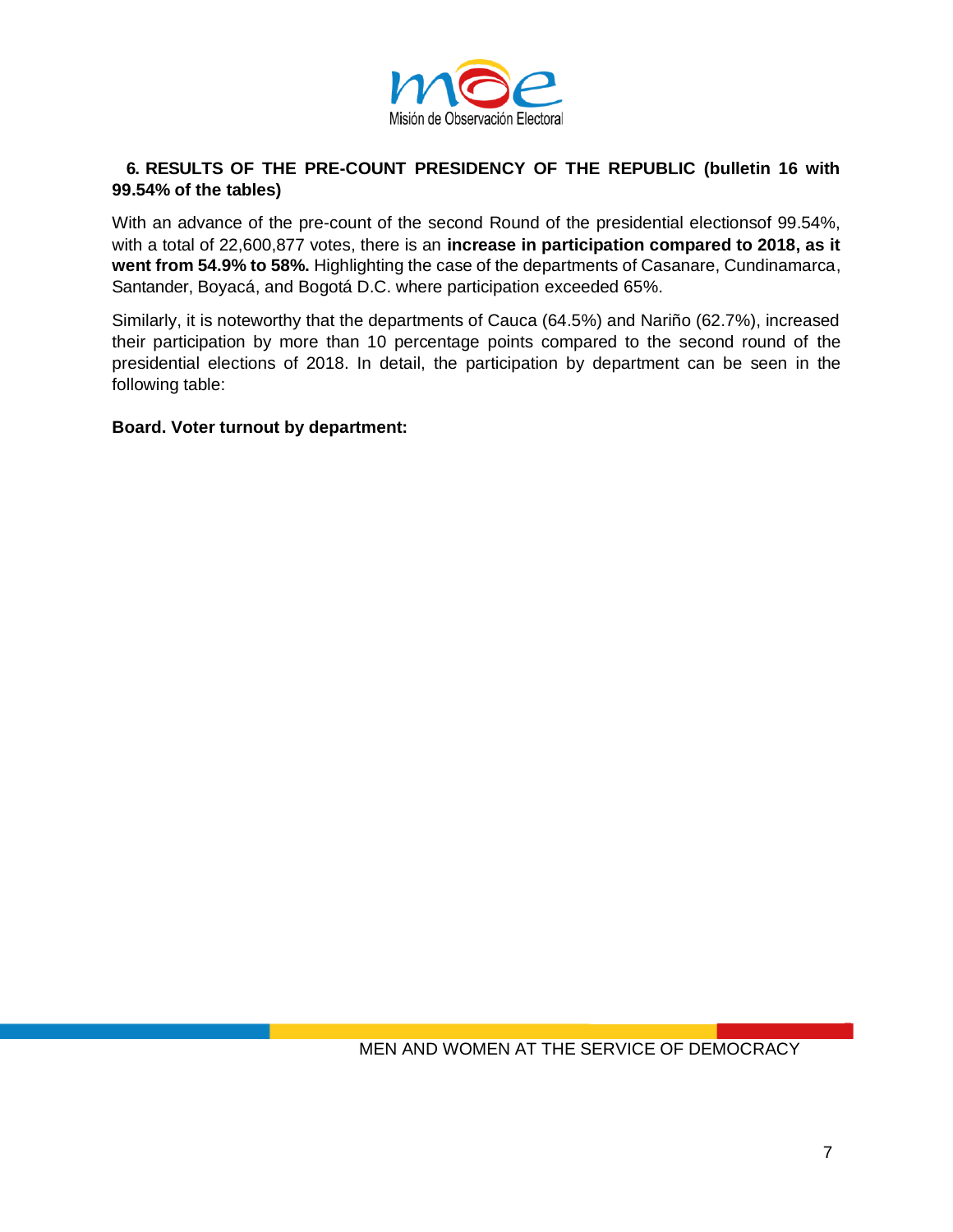

|    |                     |              |            | Tasa de       | Tasa de       |                   |
|----|---------------------|--------------|------------|---------------|---------------|-------------------|
| #  | <b>Departamento</b> | <b>Votos</b> | Censo      | Participación | Participación | <b>Diferencia</b> |
|    |                     |              |            | 2018          | 2022          |                   |
| 1  | Casanare            | 207,416      | 304,927    | 64.7          | 68.0          | 3.29              |
| 2  | Cundinamarca        | 1,438,321    | 2,125,131  | 63.2          | 67.7          | 4.47              |
| 3  | Santander           | 1,201,606    | 1,776,177  | 59.5          | 67.7          | 8.12              |
| 4  | Boyaca              | 663,603      | 996,465    | 60.8          | 66.6          | 5.82              |
| 5  | Bogota D.C.         | 3,887,345    | 5,935,722  | 62.7          | 65.5          | 2.74              |
| 6  | Cauca               | 660,365      | 1,023,586  | 53.4          | 64.5          | 11.14             |
| 7  | Meta                | 505,042      | 787,684    | 59.6          | 64.1          | 4.55              |
| 8  | Nariño              | 738,983      | 1,177,948  | 52.6          | 62.7          | 10.11             |
| 9  | Huila               | 539,813      | 882,955    | 56.7          | 61.1          | 4.39              |
| 10 | Caldas              | 483,795      | 811,18     | 57.1          | 59.6          | 2.57              |
| 11 | Tolima              | 663,662      | 1,120,219  | 55.5          | 59.2          | 3.69              |
| 12 | Putumayo            | 140,104      | 243,072    | 51.3          | 57.6          | 6.31              |
| 13 | Risaralda           | 479,002      | 839,253    | 55.0          | 57.1          | 2.07              |
| 14 | Quindio             | 279,721      | 490,126    | 54.9          | 57.1          | 2.18              |
| 15 | Valle               | 2,083,247    | 3,675,242  | 50.2          | 56.7          | 6.45              |
| 16 | Antioquia           | 2,895,979    | 5,115,071  | 54.8          | 56.6          | 1.80              |
| 17 | Sucre               | 413,094      | 730,363    | 52.8          | 56.6          | 3.71              |
| 18 | Norte de Santander  | 721,252      | 1,296,482  | 54.7          | 55.6          | 0.90              |
| 19 | Cesar               | 478,266      | 870,264    | 51.9          | 55.0          | 3.09              |
| 20 | Córdoba             | 722,037      | 1,319,838  | 50.8          | 54.7          | 3.94              |
| 21 | Caquetá             | 168,911      | 309,32     | 45.3          | 54.6          | 9.26              |
| 22 | Guaviare            | 34,094       | 64,503     | 47.4          | 52.9          | 5.41              |
| 23 | Atlantico           | 1,009,424    | 2,016,146  | 43.2          | 50.1          | 6.83              |
| 24 | Arauca              | 104,866      | 210,476    | 49.9          | 49.8          | $-0.12$           |
| 25 | Magdalena           | 506,832      | 1,024,713  | 46.8          | 49.5          | 2.61              |
| 26 | Bolívar             | 814,026      | 1,692,147  | 43.8          | 48.1          | 4.27              |
| 27 | Chocó               | 158,252      | 333,136    | 39.3          | 47.5          | 8.20              |
| 28 | Amazonas            | 23,851       | 51,579     | 42.9          | 46.2          | 3.35              |
| 29 | La Guajira          | 255,574      | 645,626    | 37.2          | 39.6          | 2.41              |
| 30 | Guainía             | 12,469       | 32,18      | 38.7          | 38.7          | 0.01              |
| 31 | Vaupés              | 8,762        | 23,442     | 37.4          | 37.4          | $-0.01$           |
| 32 | Vichada             | 19,596       | 52,918     | 33.3          | 37.0          | 3.70              |
|    | 33 San Andrés       | 16,771       | 51,584     | 31.4          | 32.5          | 1.07              |
| 34 | Consulados          | 264,796      | 962,073    | 32.0          | 27.5          | $-4.4$            |
|    | Total               | 22,600,877   | 38,991,548 | 53.9          | 58.0          | 4.02              |

*Source: Political Electoral Observatory of Democracy – MOE with data from the RNEC*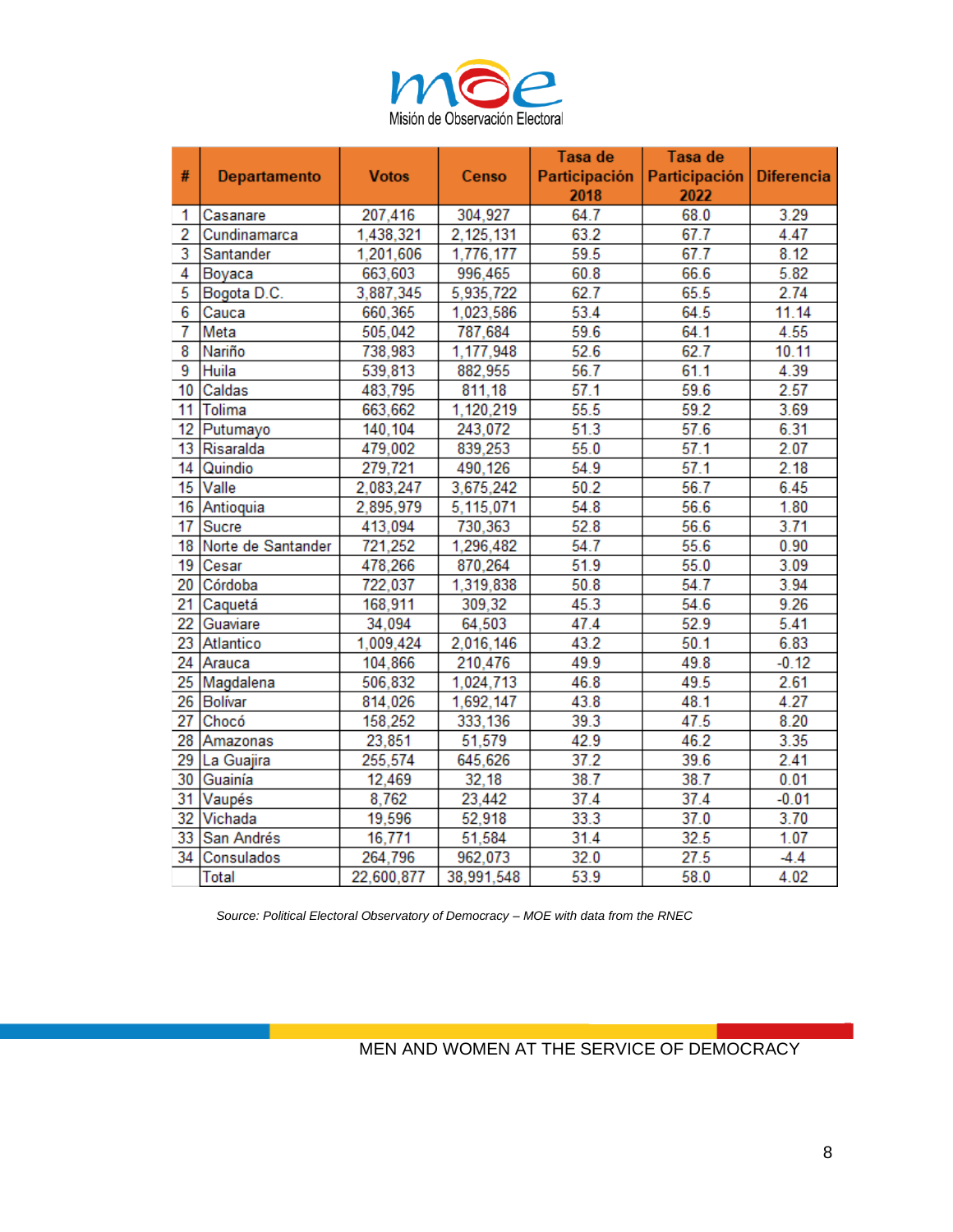

It is noteworthy that electoral participation in the rural areas where elections of the Special Districts for Peace (*CITREP – Circunscripciones Transitorias Especiales de Paz*) was higher than that evidenced in the 2022 Congress elections, even though in these the peace seats were in contention. Likewise, for this presidential second round, participation at the rural level in the CITREP regions was 1.1% higher than that at the urban level.



# **Figure 1. Electoral participation according to urban and rural positions**

In terms of the impact of violence on the electoral process, it is possible to see how **the territories most affected by the conflict maintain lower levels of participation.** The above can be seen when calculating voter turnout with the level of electoral risk due to factors of violence according to the update of the Electoral Risk Map (updated until May 13, 2022).

*Source: Observatorio Político Electoral de la Democracia – MOE with data from the RNEC*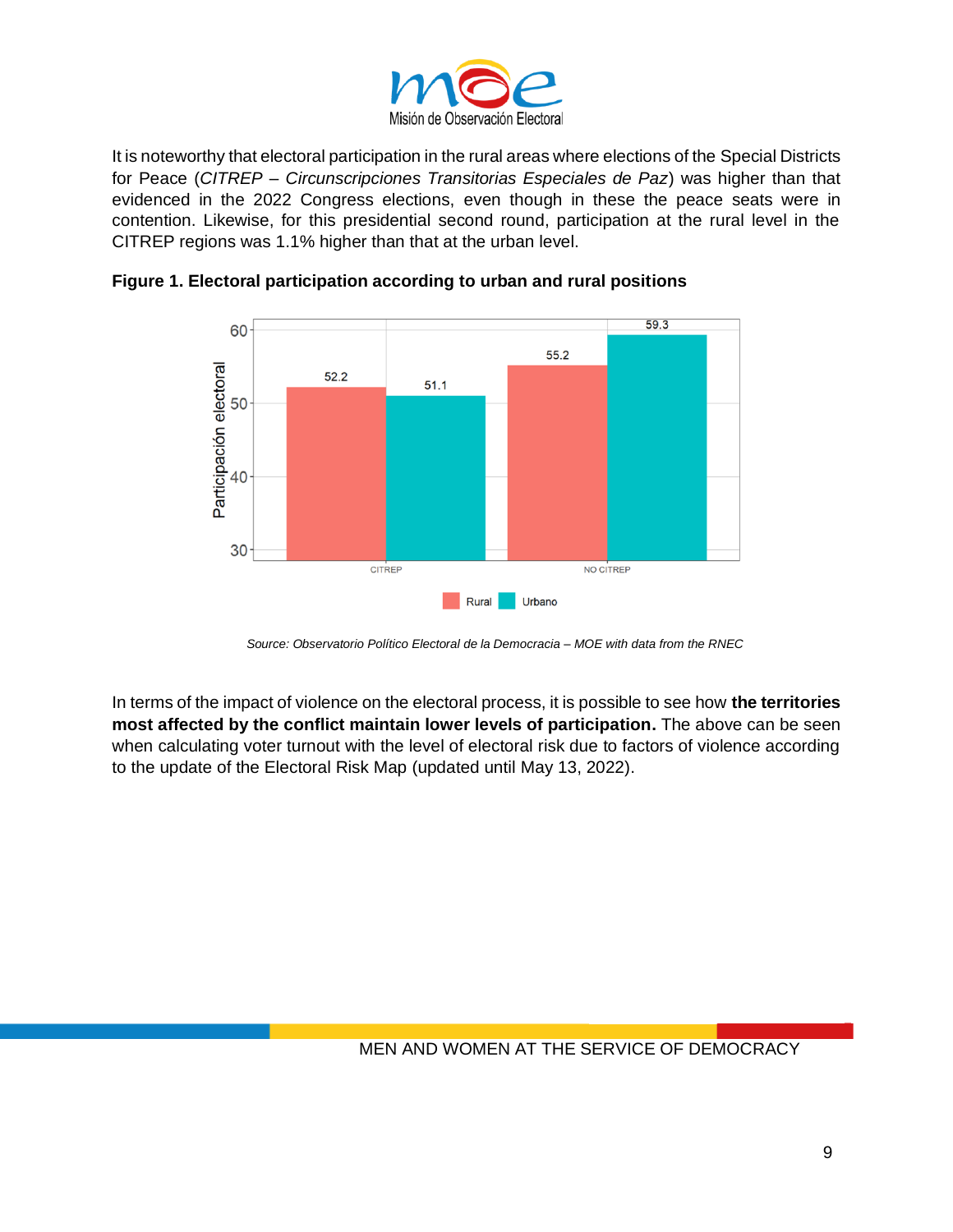





 *Source: Political Electoral Observatory of Democracy – MOE with data from the RNEC*

Regarding the **blank vote, this political option obtained a total of 501,729 votes, corresponding to 2.24%,24%,** which represents a reduction of 45.18% compared to the 808,081 votes (4.1%) of the second round of presidential elections of 2018. However, it means an increase compared to the 365,777 votes (1.7%) of the first round of 2022. An analogous situation occurred in the 2010 and 2018 elections, where for the second round the blank vote increased.

On the behavior of anulled votes, **despite what happened with the printing of the electoral cards, these maintain a downward trend.** For this 2022 the null votes were **271,645 votes, which represents 1.2%,** that is, 0.2 percentage points less than in the second round of 2018.

With this bulletin, the results show that in 36.3% of the municipalities of the country the candidate Gustavo Petro was the winner, while in 65.3% of the municipalities Rodolfo Hernández won, as can be seen in the following map: